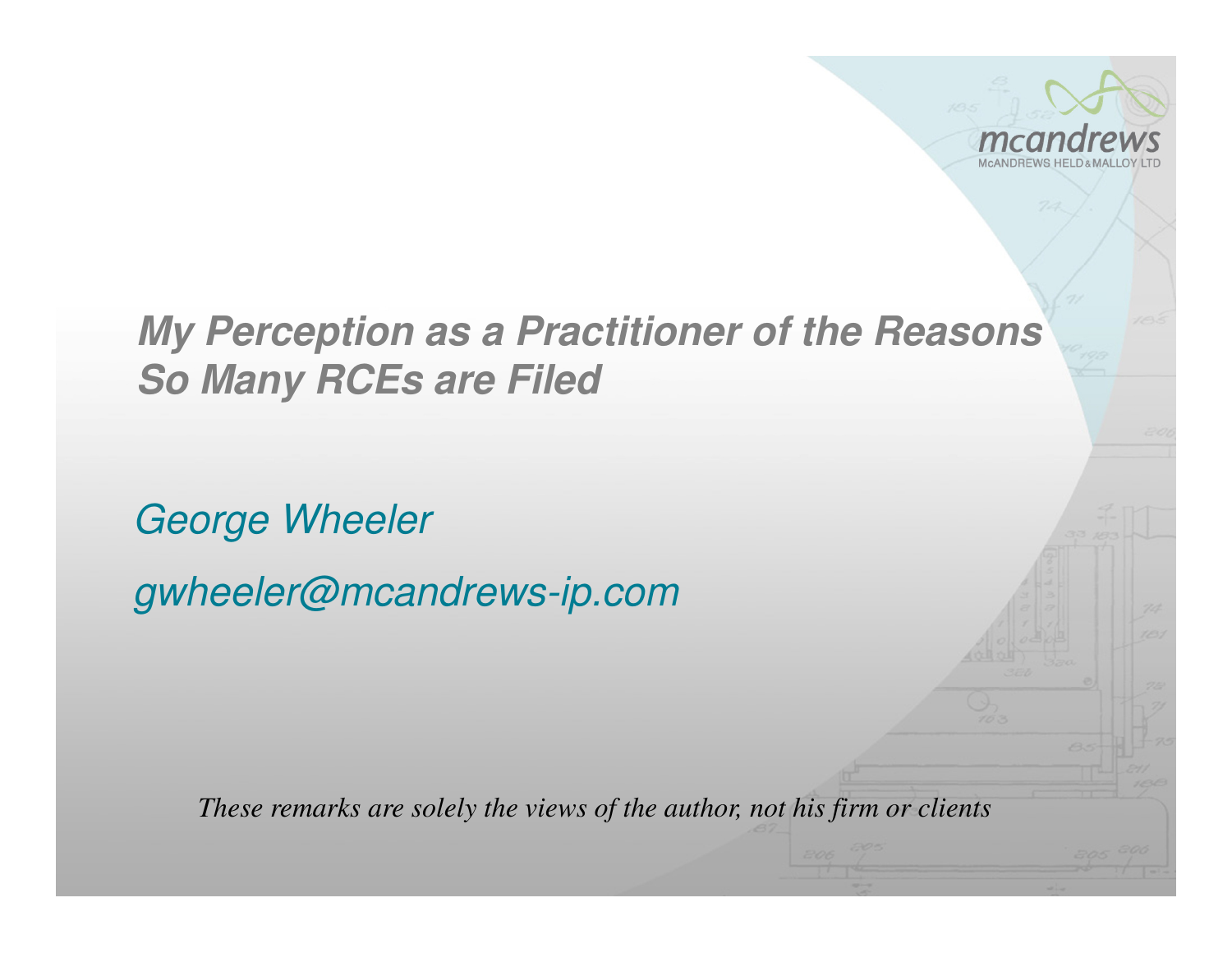

## **Solution to reduce RCE Backlog:**

**SPOILER ALERT** 

# **Examiner Compliance with 37 CFR § 1.104(a)(1)**

- –thorough prior art search
- –complete first Office action on merits.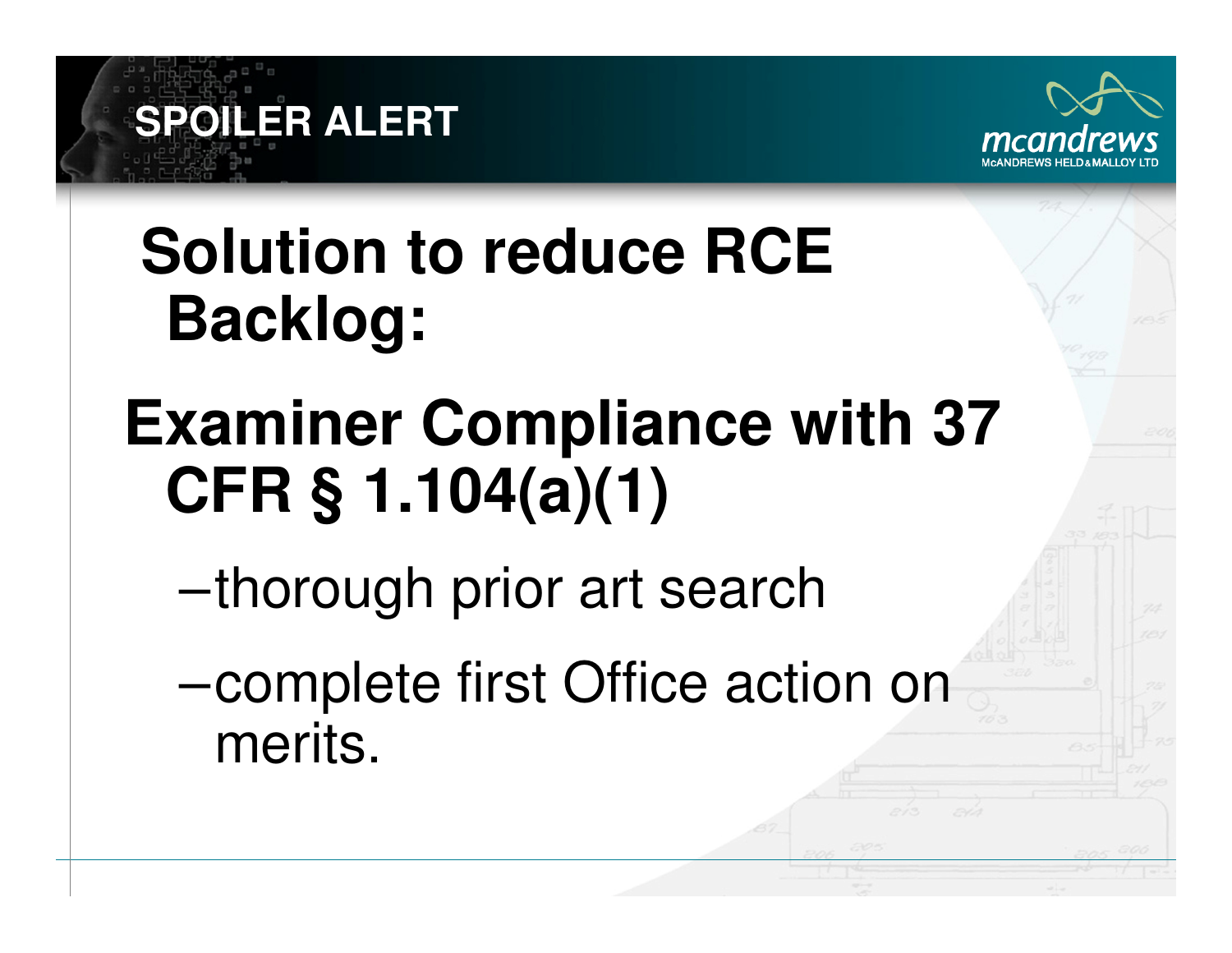# **My Background**



- •Registered 35 years
- • Main focus has always been patent prosecution, including reissues, reexams.
- • I teach RCE and continuation practice for AIPLA prosecution boot camp
- •Mainly chemical, mechanical technologies
- •Have some experience with litigation
- Clients frustrated, resources drained, by elongated patent prosecution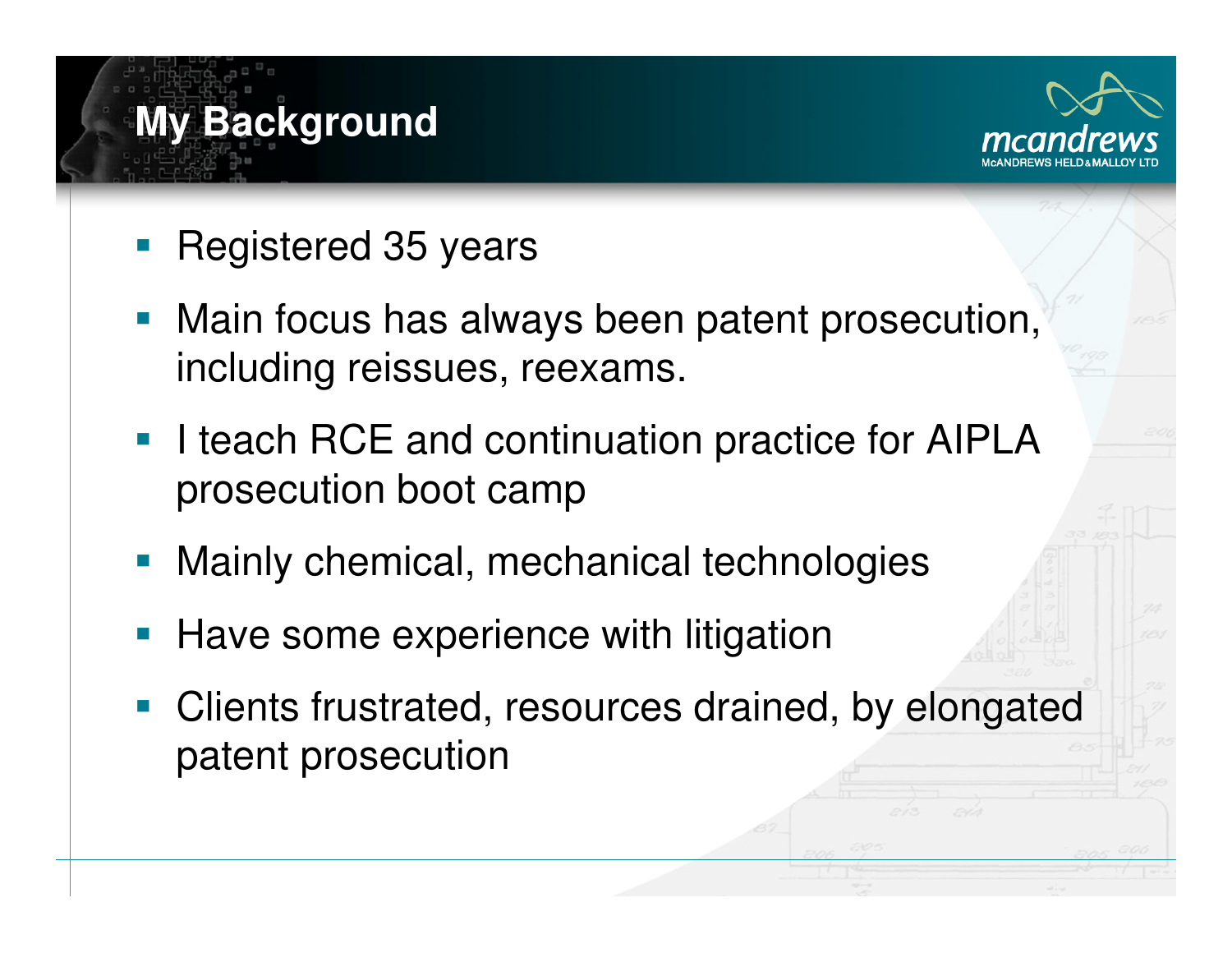



- • My comments are not directed at the majority of Examiners today
- • A minority of Examiners probably account for a majority of excessive resort to RCEs
- Often a carryover from "zero allowance" practices adopted from ~2005-2009.
- **Some prosecutors also use RCEs serially.** 
	- Dumb no patent term adjustment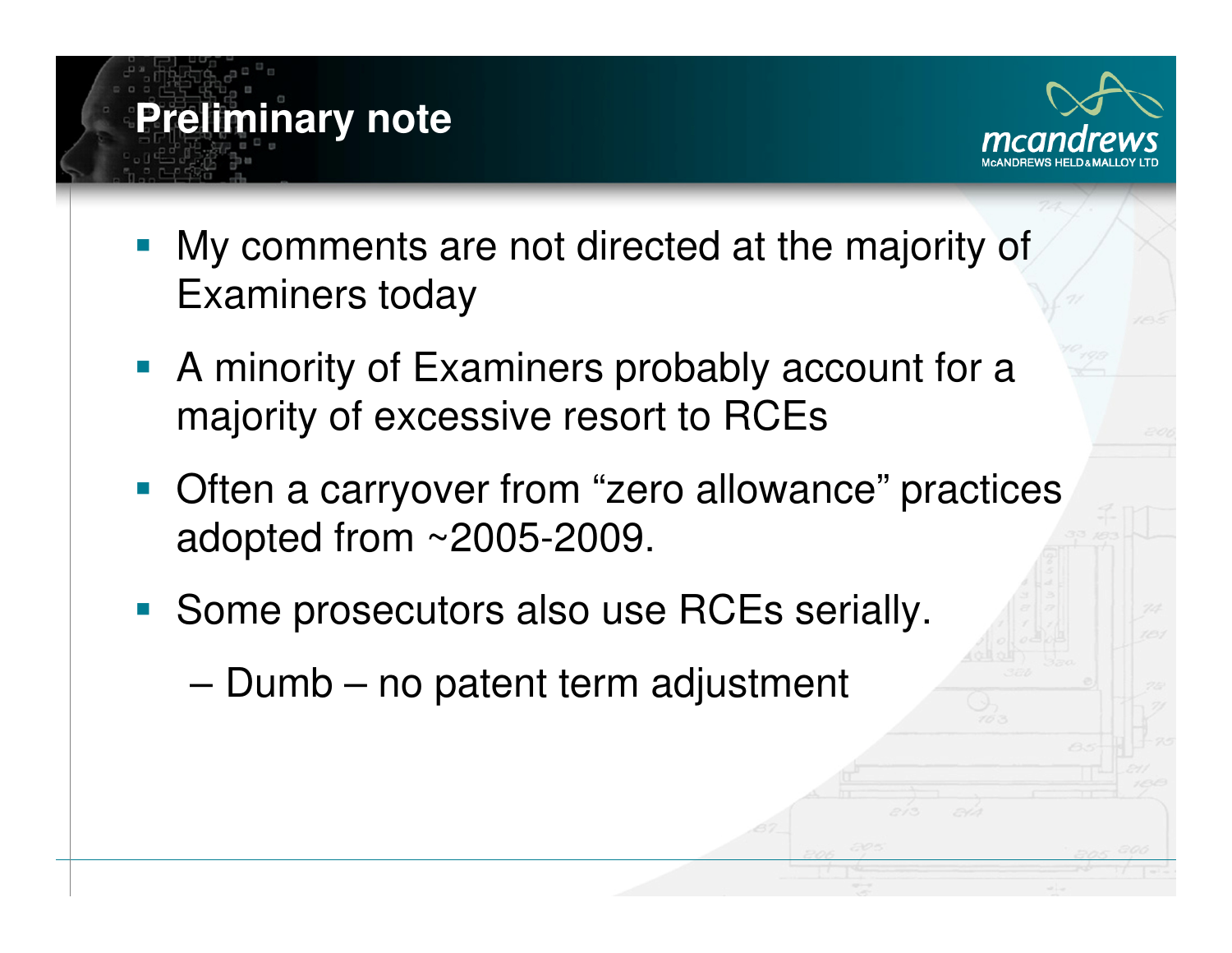### **Choices after final action**



- •Request for Continued Examination (RCE)
- •Appeal
- •**Continuation**
- Abandon

… in approximate order of frequency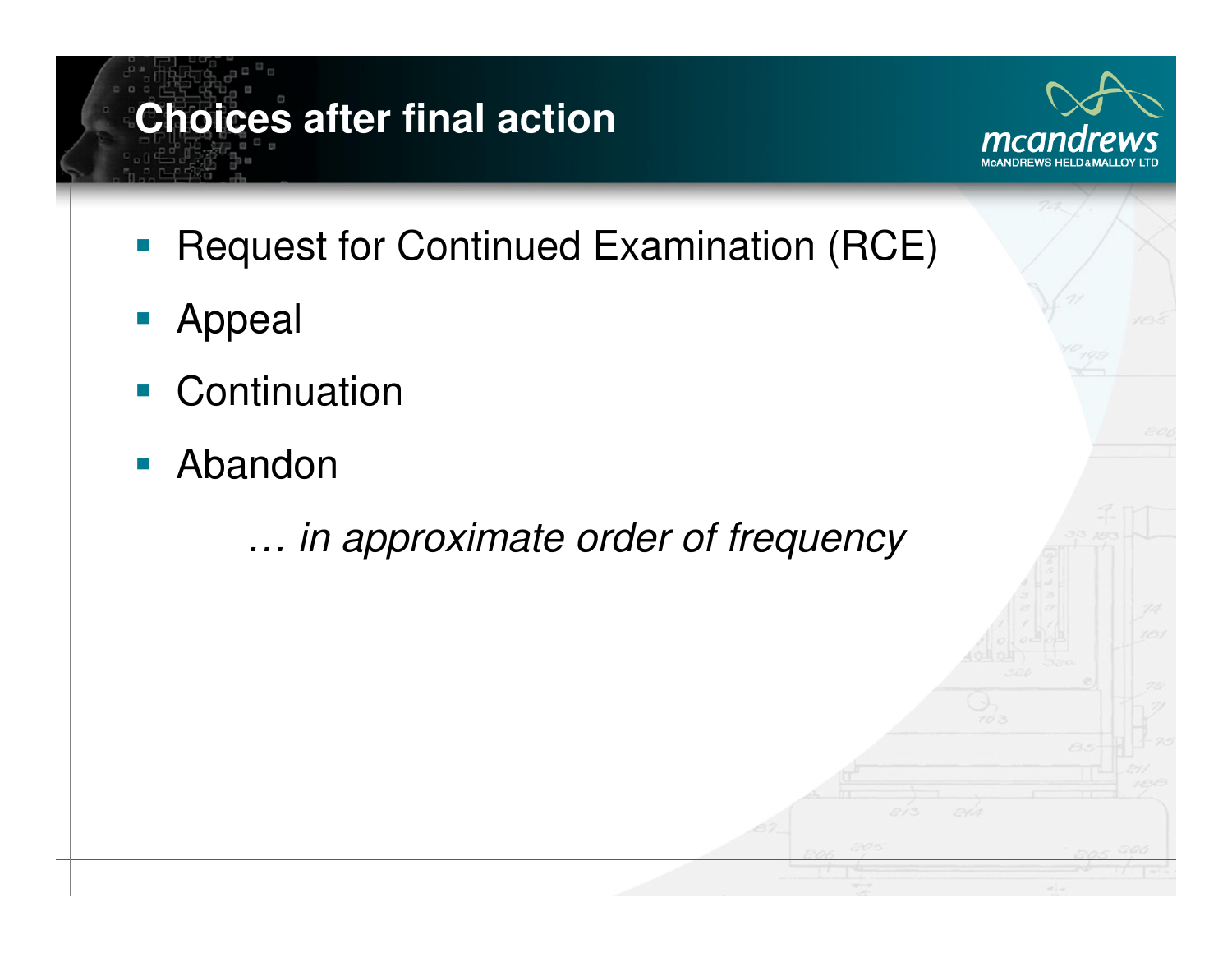



- Used to present same claims, evidence to Board of Appeals instead of examiner
- •Used to correct perceived Examiner error
- •Currently a very long process, with fairly long odds
- • More expensive than RCE – fees, cost to do legal research and write brief
- • The only rational choice in former "zero allowance" regime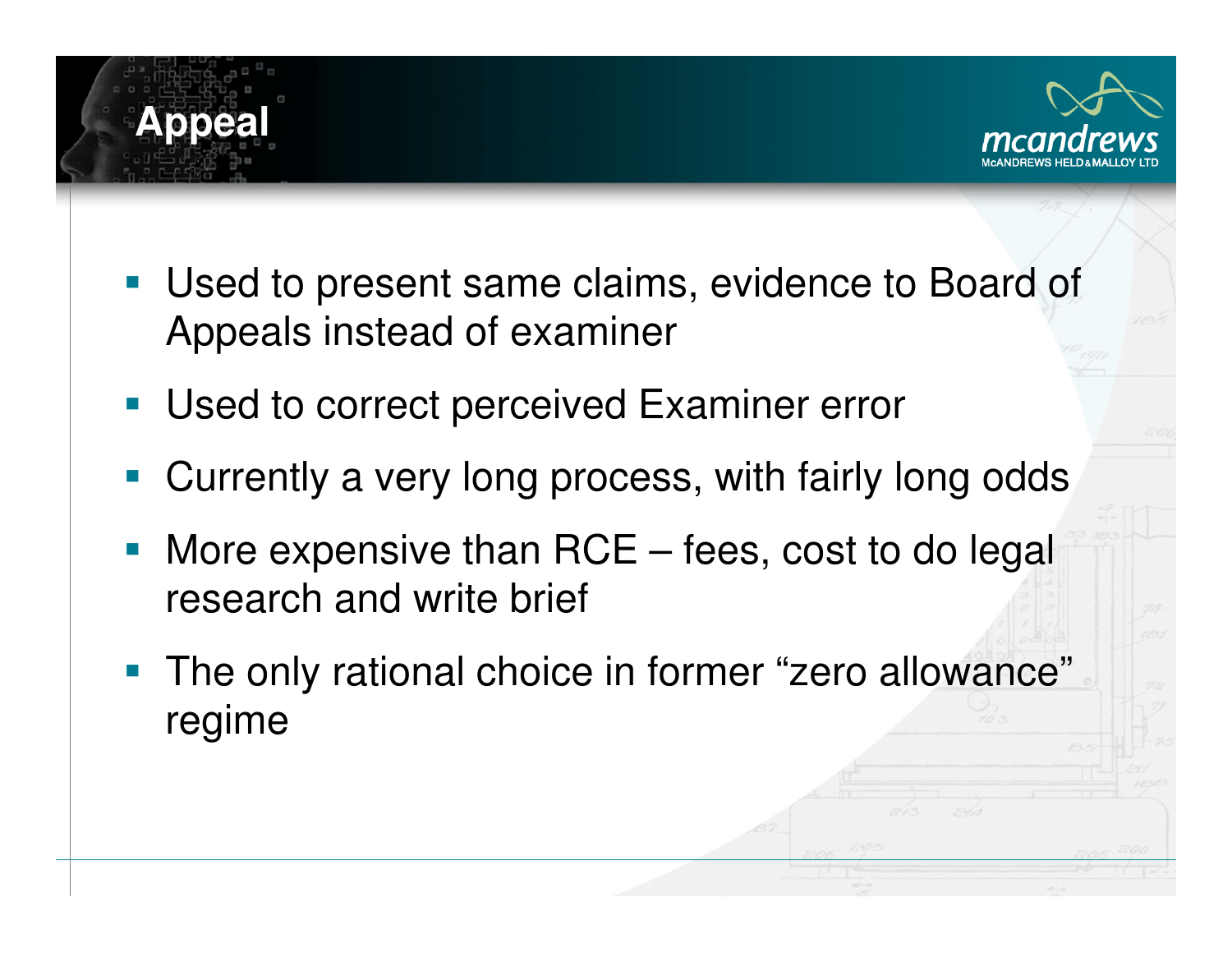

**Continuation** 

- • Main situation – where some claims allowed, others rejected, final rejection
	- Take first patent on allowed claims
	- Pursue rejected claims in continuation
	- Using RCE is risky potentially throwing out "bird in the hand"
- Other specialized, infrequent uses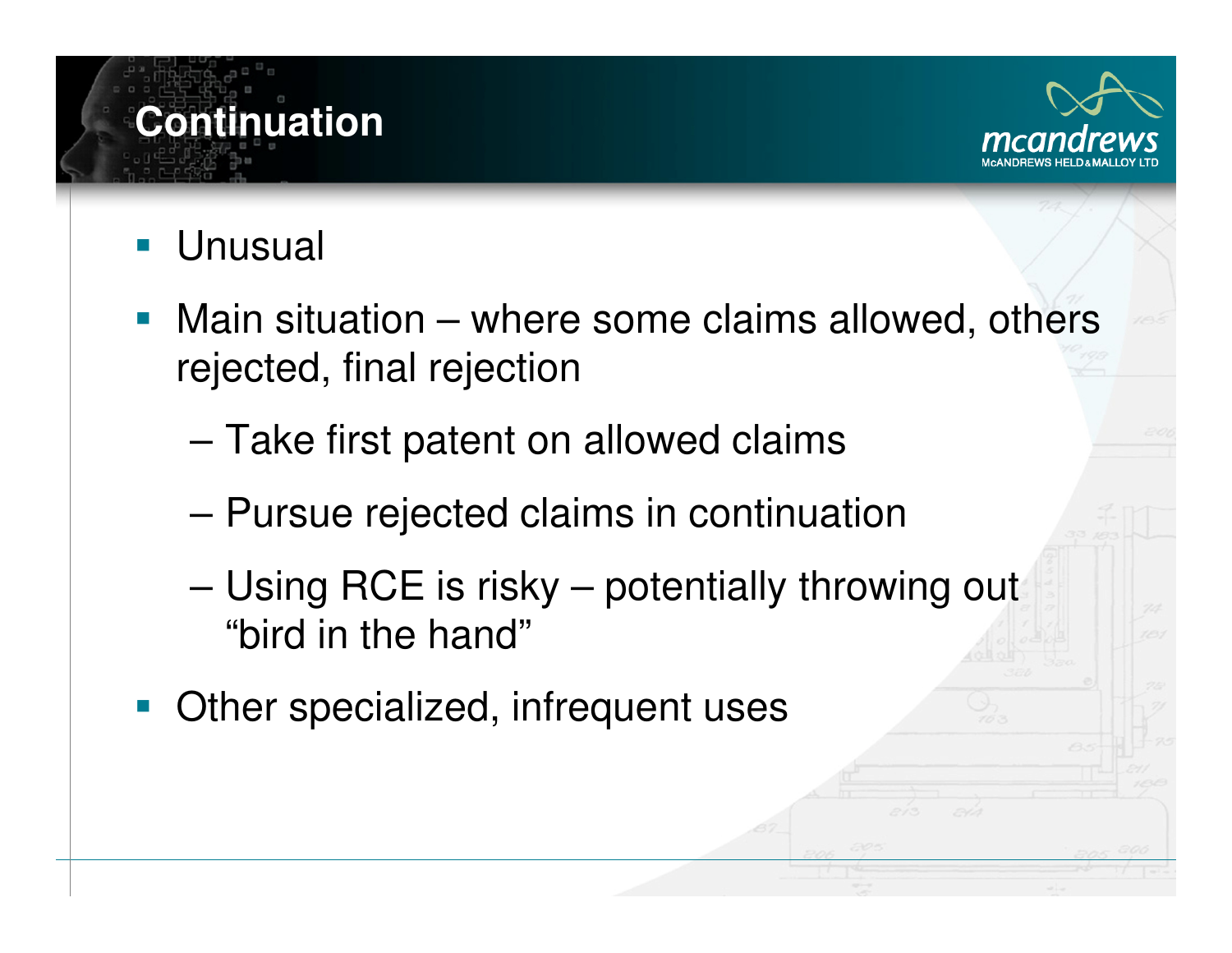

• Client is unwilling to devote further resources (too common)

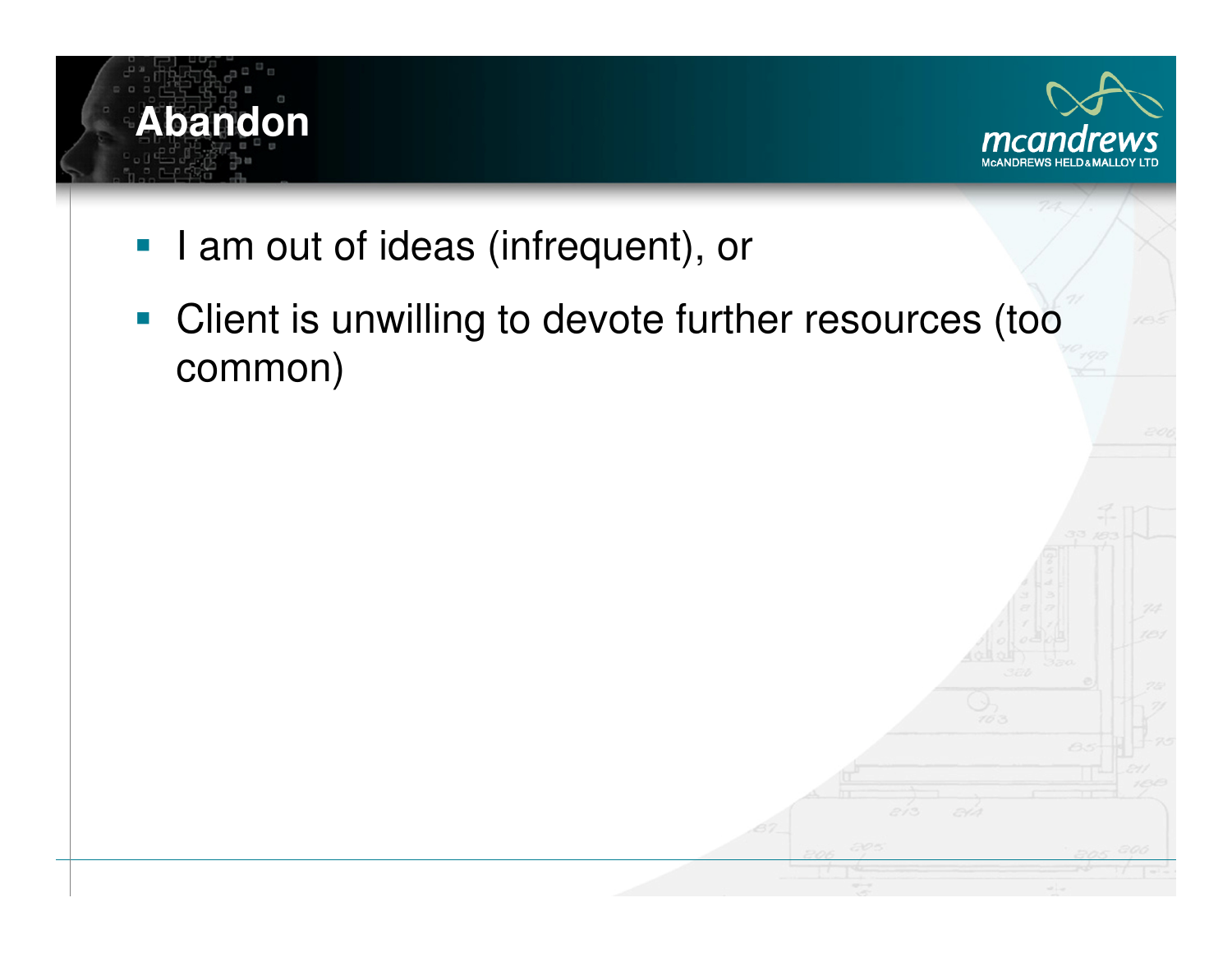



- Used to present new claim amendment or evidence before the same examiner
- i.e. advances prosecution by changing issues
- **I don't use to rehash same issues**
- Special use: late-received prior art presented to Examiner
- •Until recently, moved quickly
- USPTO has recently lowered priority of examination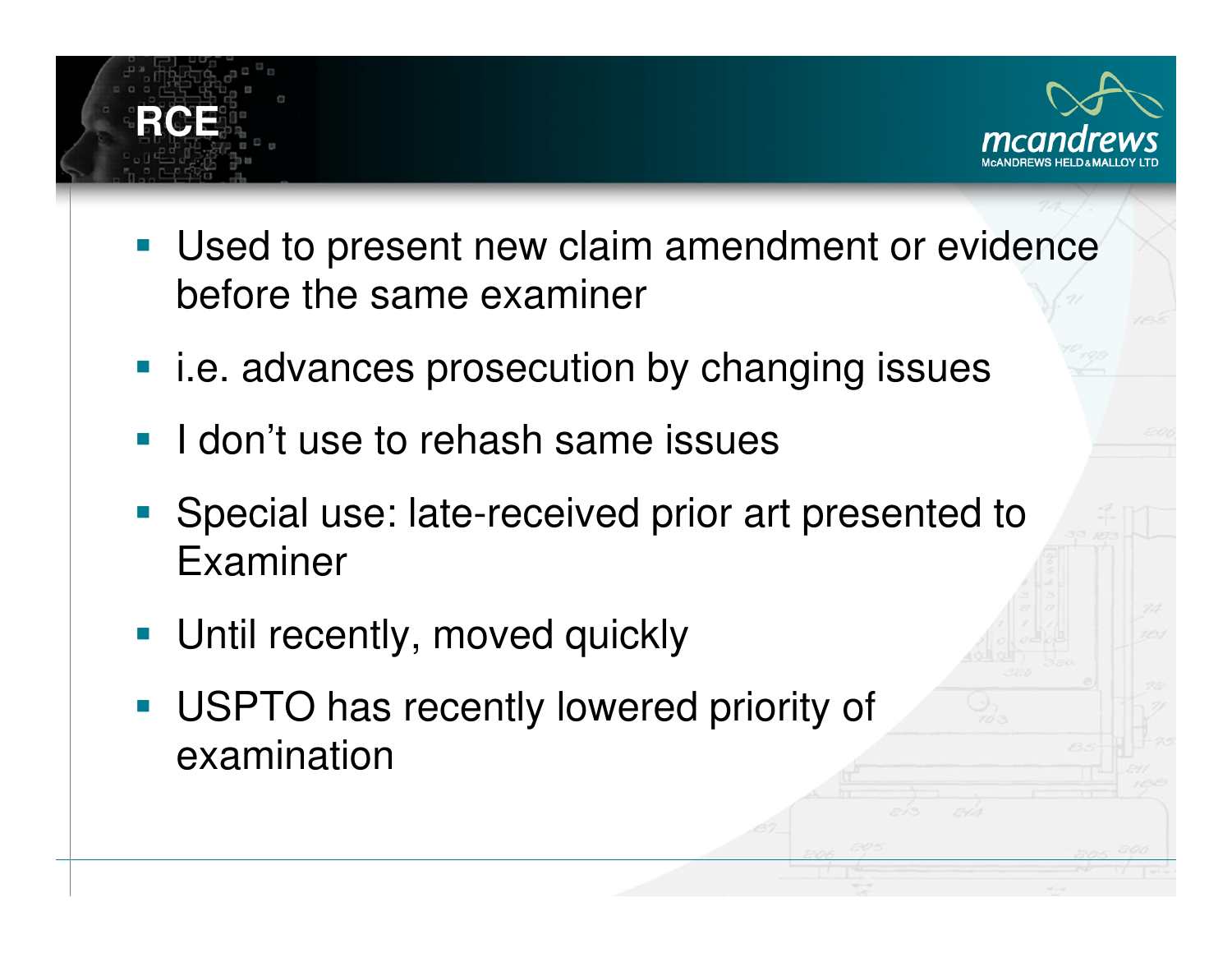

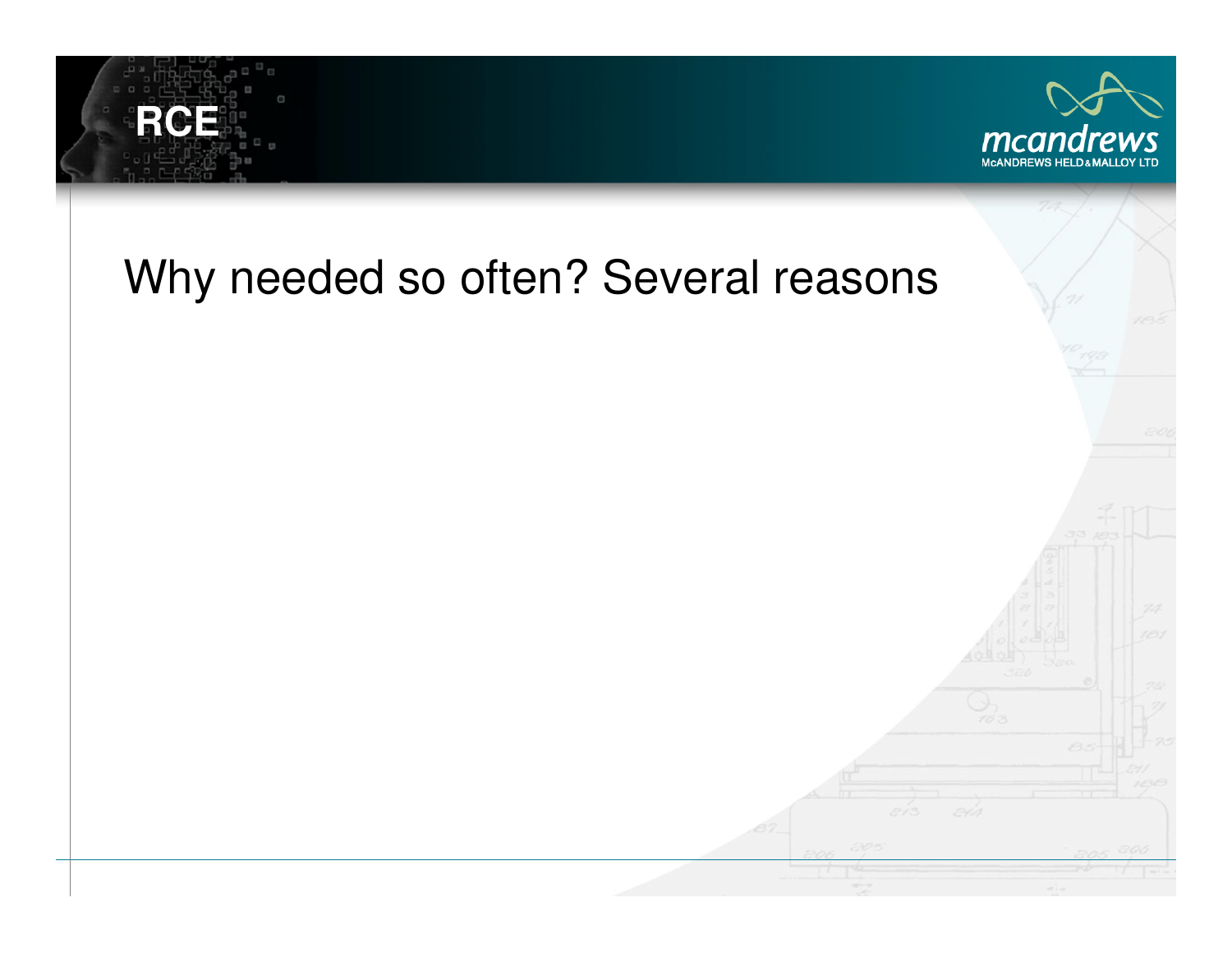

**RCE** 

 $-OK.$ 

• Negotiation requires more than two "rounds" – Examiner is able to meet amendments before final with new prior art.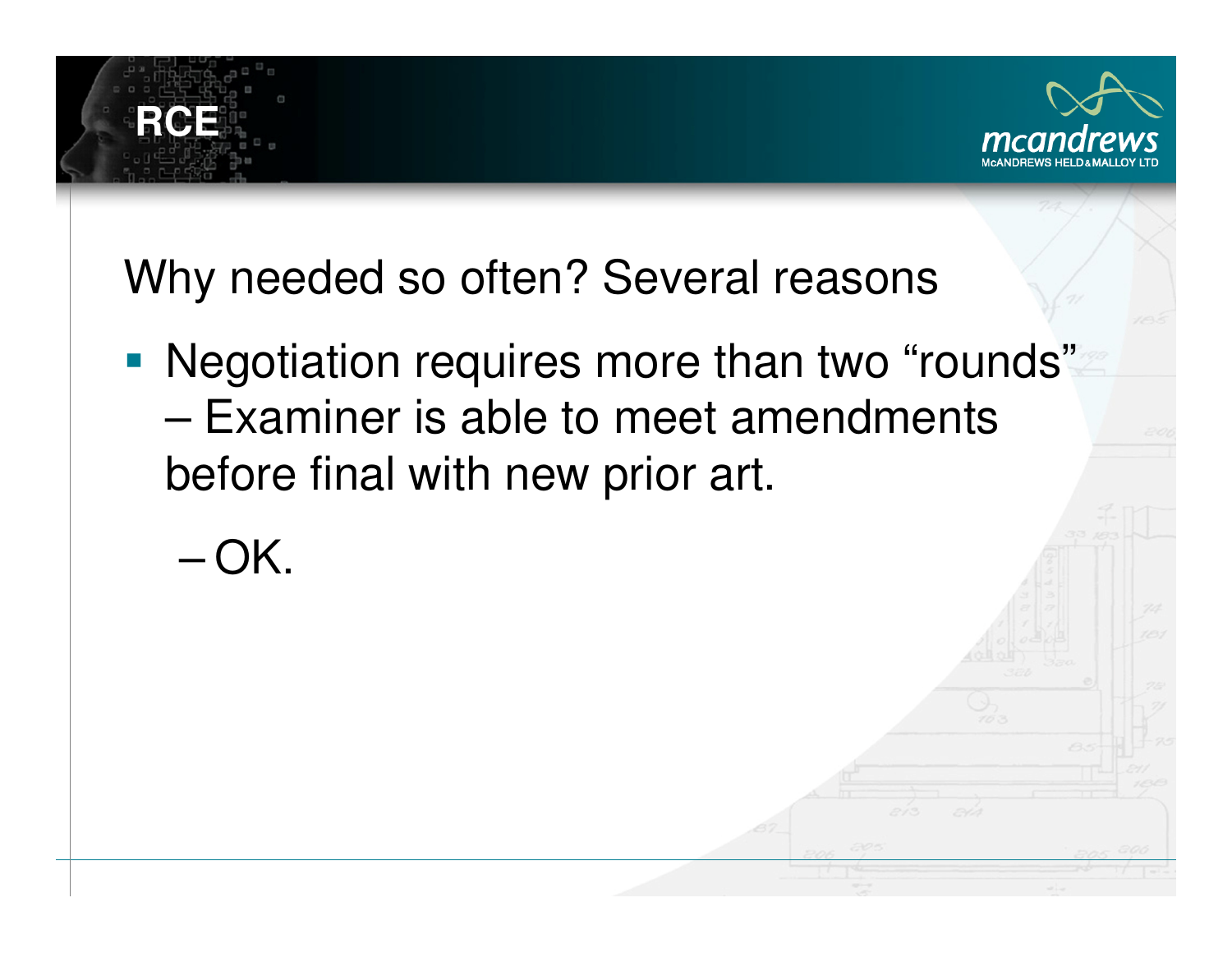

- **Piecemeal prosecution** 
	- Incomplete non-final Office action
	- If overcome by amendment, "necessitated new ground of rejection," made final
	- If no amendment, incomplete grounds maintained
	- not OK.

16(<del>C)</del>:

– Often results in series of RCEs.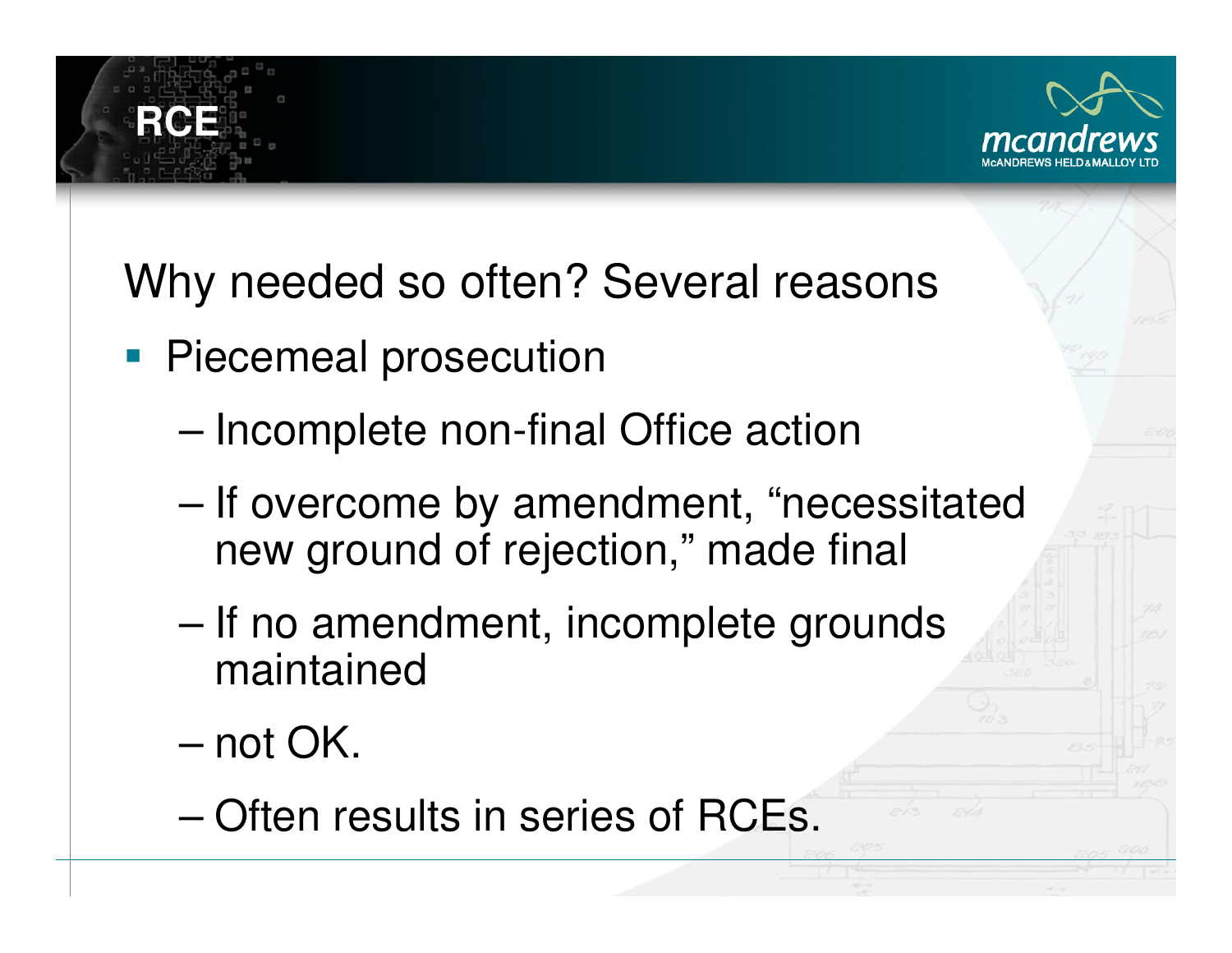

**RCE** 

- Appeals steered back into prosecution by Examiner
	- Examiners can find a new ground of rejection and withdraw appeal without applicant consent
	- Encourages applicants not to file appeal, only to lose time and be steered back into prosecution.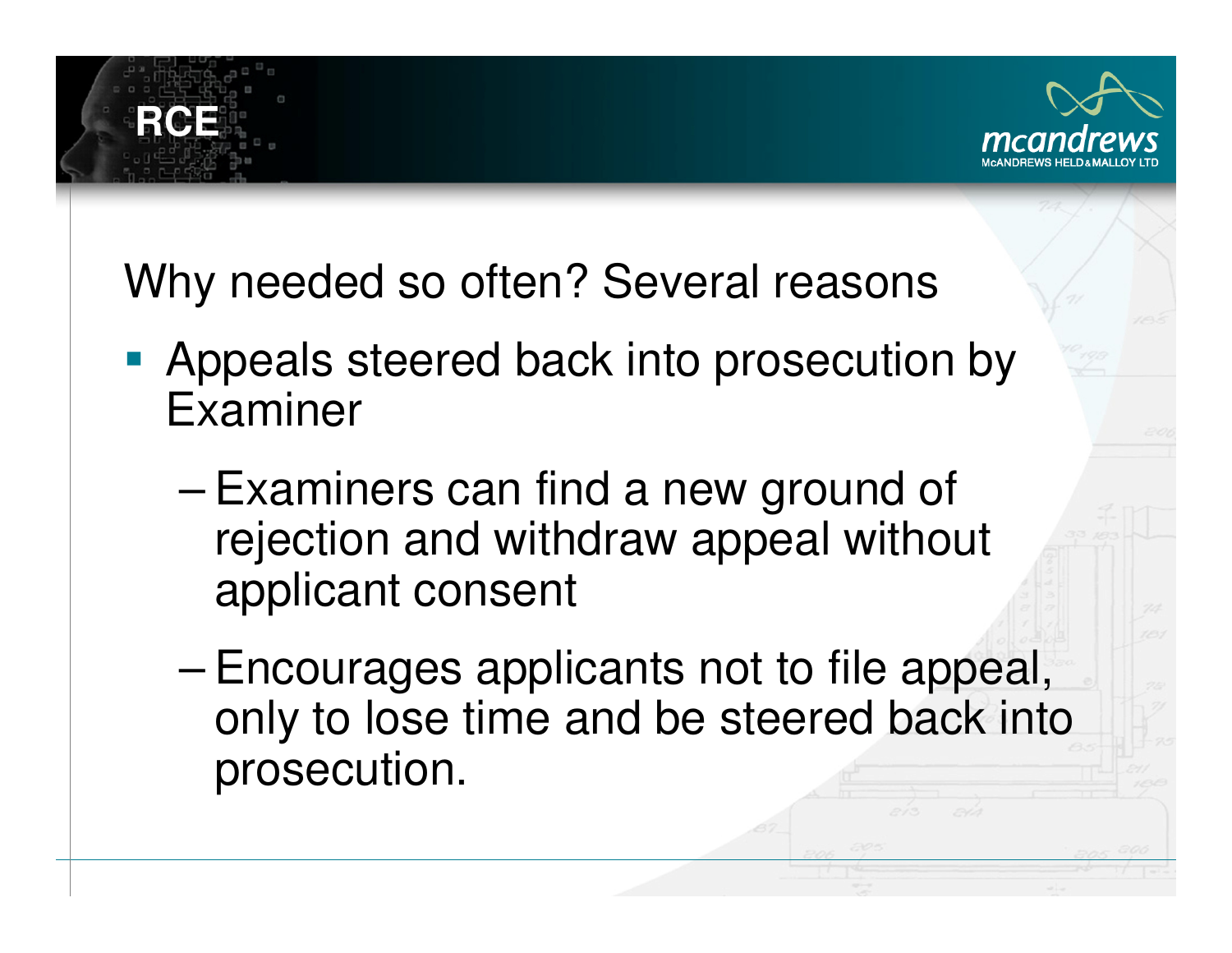#### **Example of Serial Prosecution**



- First action on merits  $-$  2-page double patenting rejection –
	- No merit
	- maintained through final action,
	- withdrawn when case appealed,
- • Replaced with 1-page prior art rejection, 102 only
	- Response required amendment
	- Next action final
	- Next step, RCE, claim amendment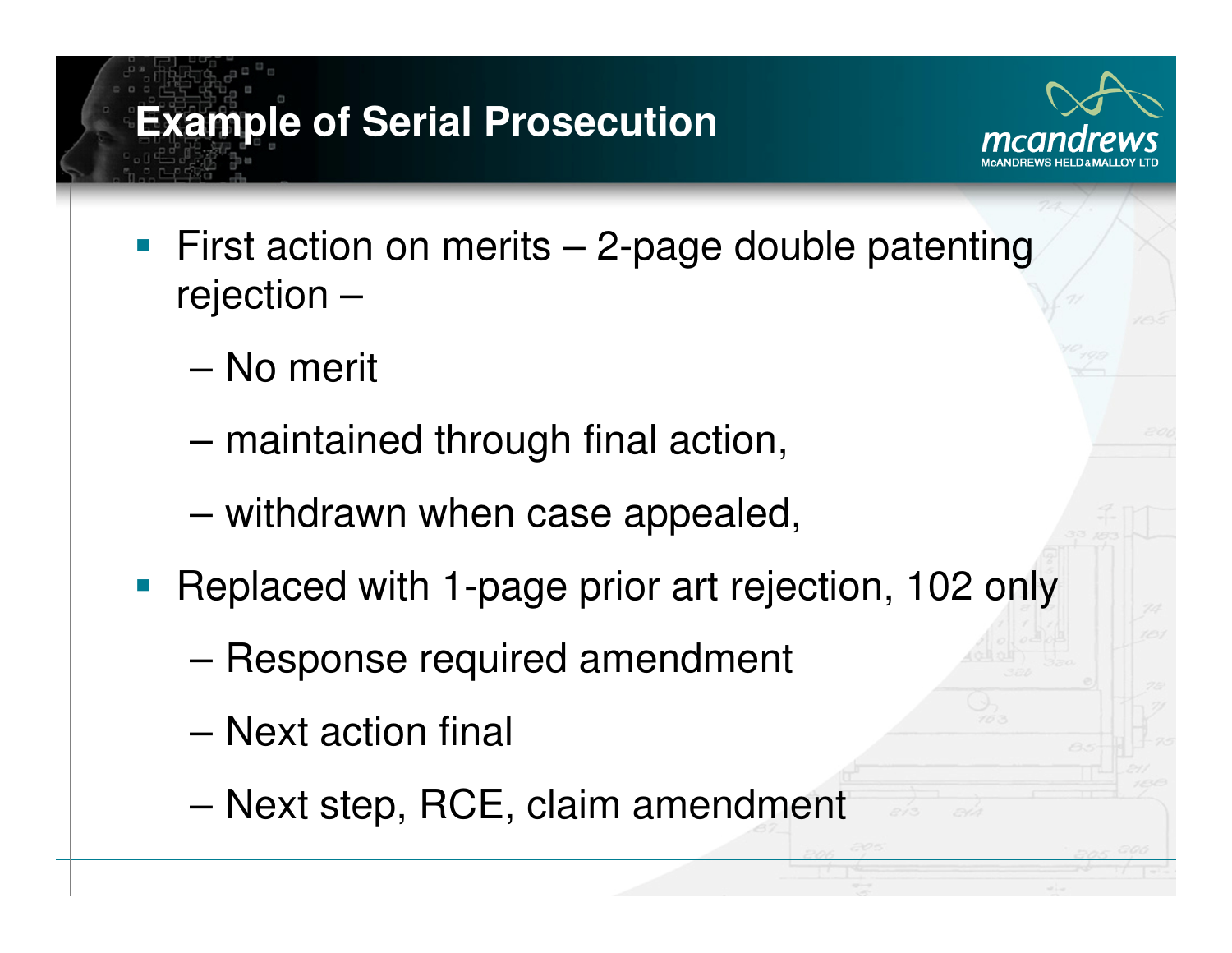#### **Example of Serial Prosecution**



- • Another 1-page Ofc. Action, making a 103 combination
	- Response required amendment
	- Next action final
	- Withdrawn and case allowed only when appealed again.
- •Eight Office actions
- •Compounding problem – no PTA.
- •This is a real case.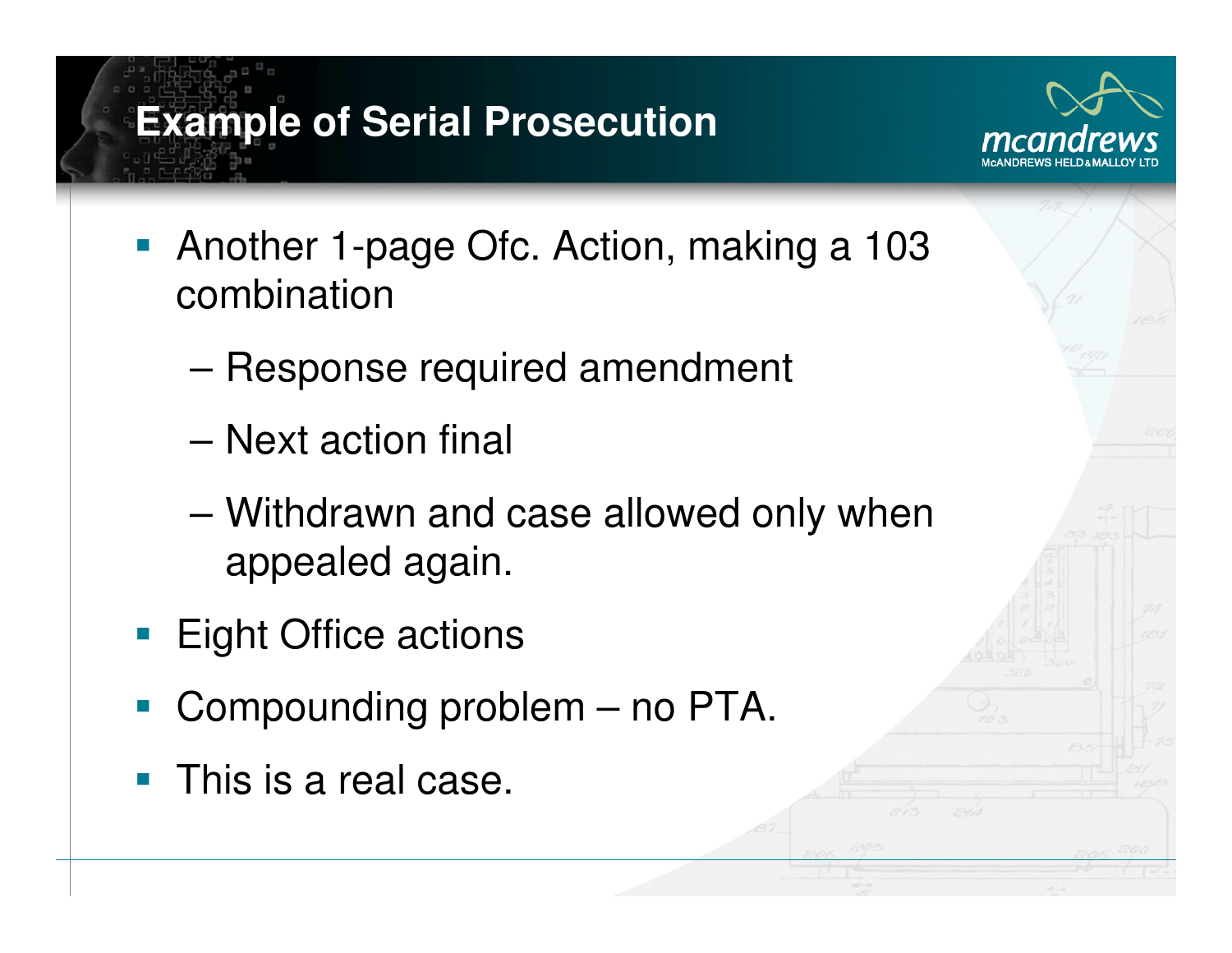# **What should happen**



#### **37 CFR § 1.104 Nature of examination.**

"(a)Examiner's action.

"(1)On taking up an application for examination or a patent in a reexamination proceeding, the examiner shall make a thorough study thereof and shall make a thorough investigation of the available prior art relating to the subject matter of the claimed invention.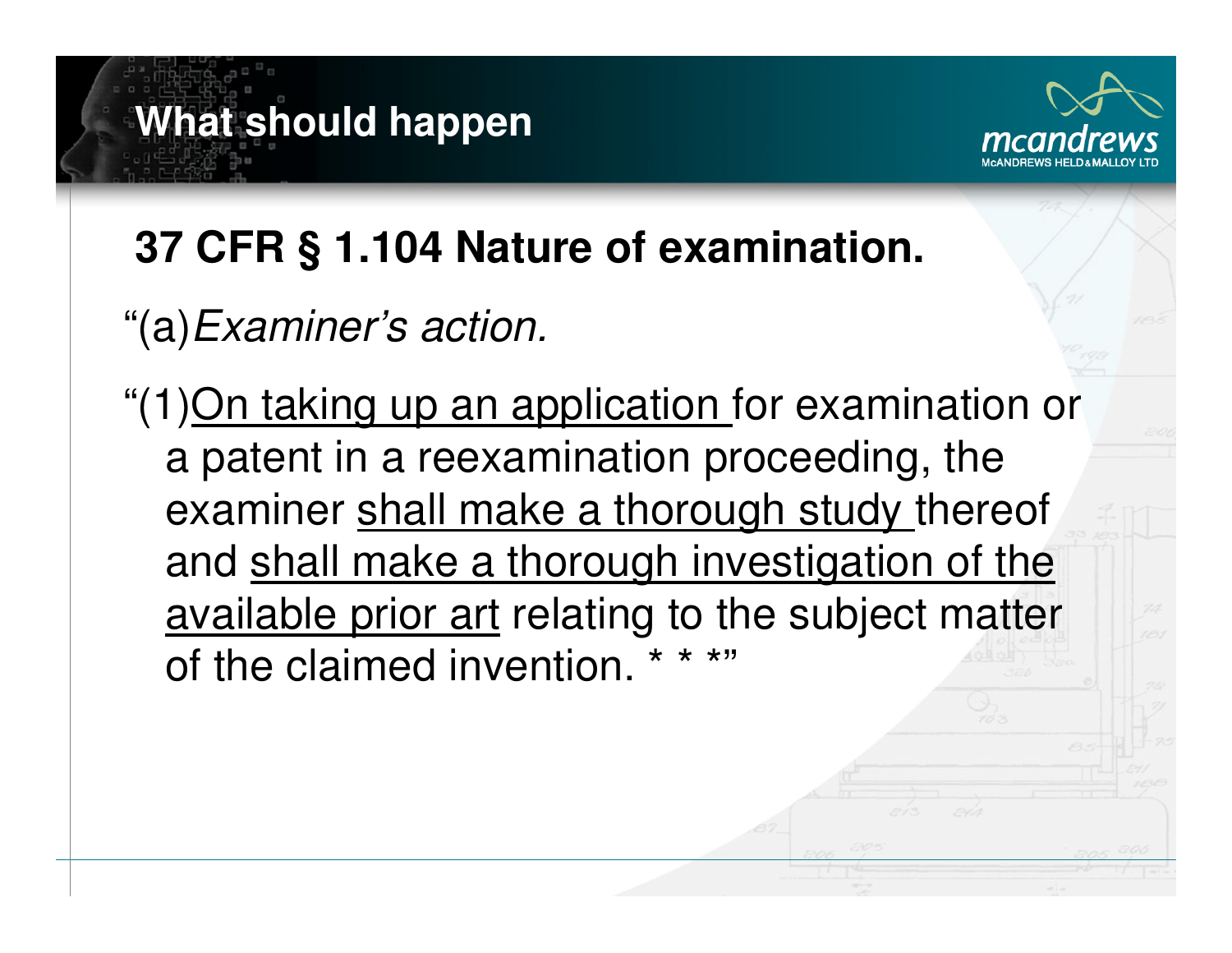# **What should happen**



#### **37 CFR § 1.104 Nature of examination.**

#### "(a)Examiner's action.

" $(1)$ <sup>\*</sup> \* \* The examination shall be complete with respect both to compliance of the application or patent under reexamination with the applicable statutes and rules and to the patentability of the invention as claimed, as well as with respect to matters of form, unless otherwise indicated."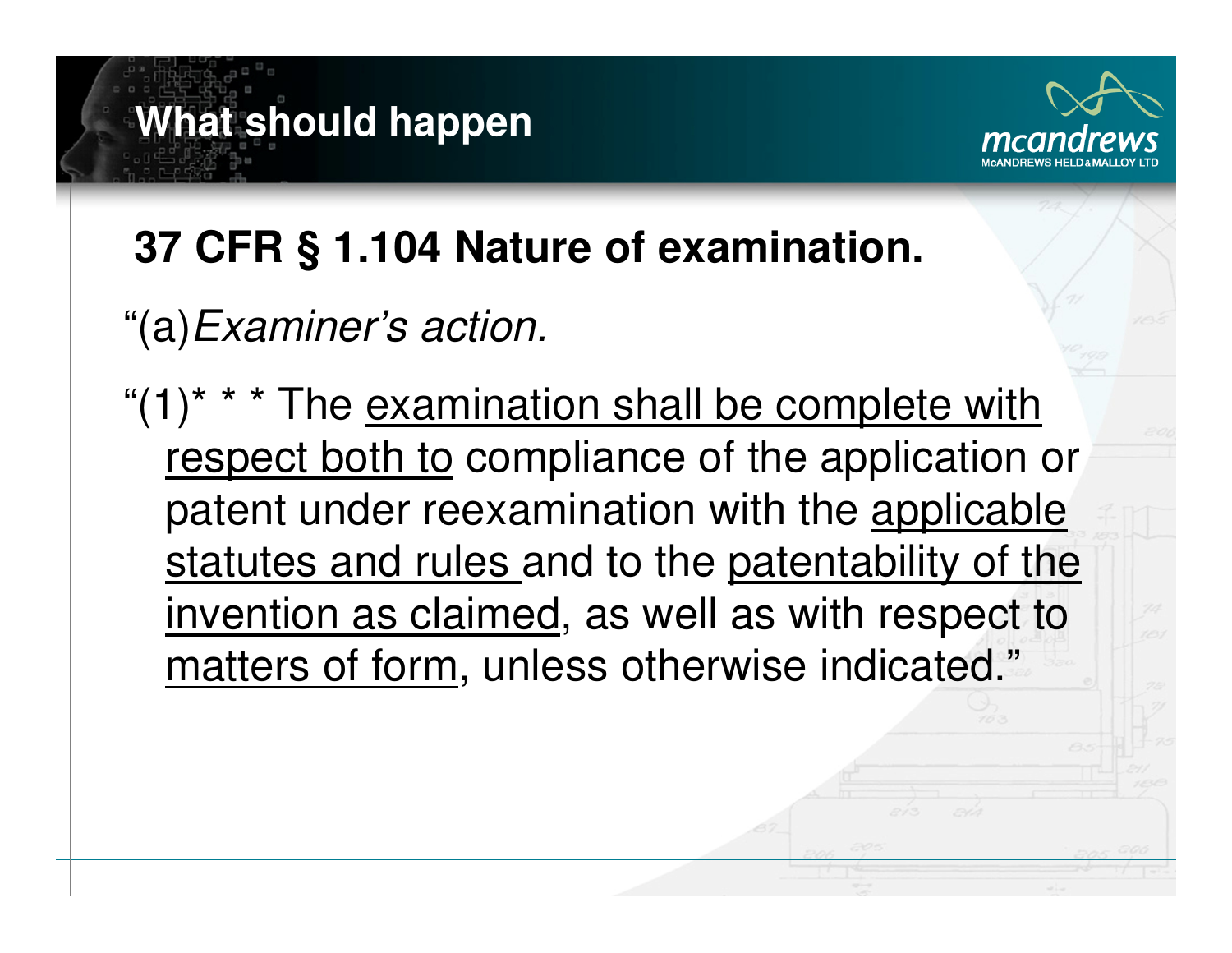



## **Solution to reduce RCE Backlog:**

# **Examiner Compliance with 37 CFR § 1.104(a)(1)**

- –thorough prior art search
- –complete first Office action on merits.